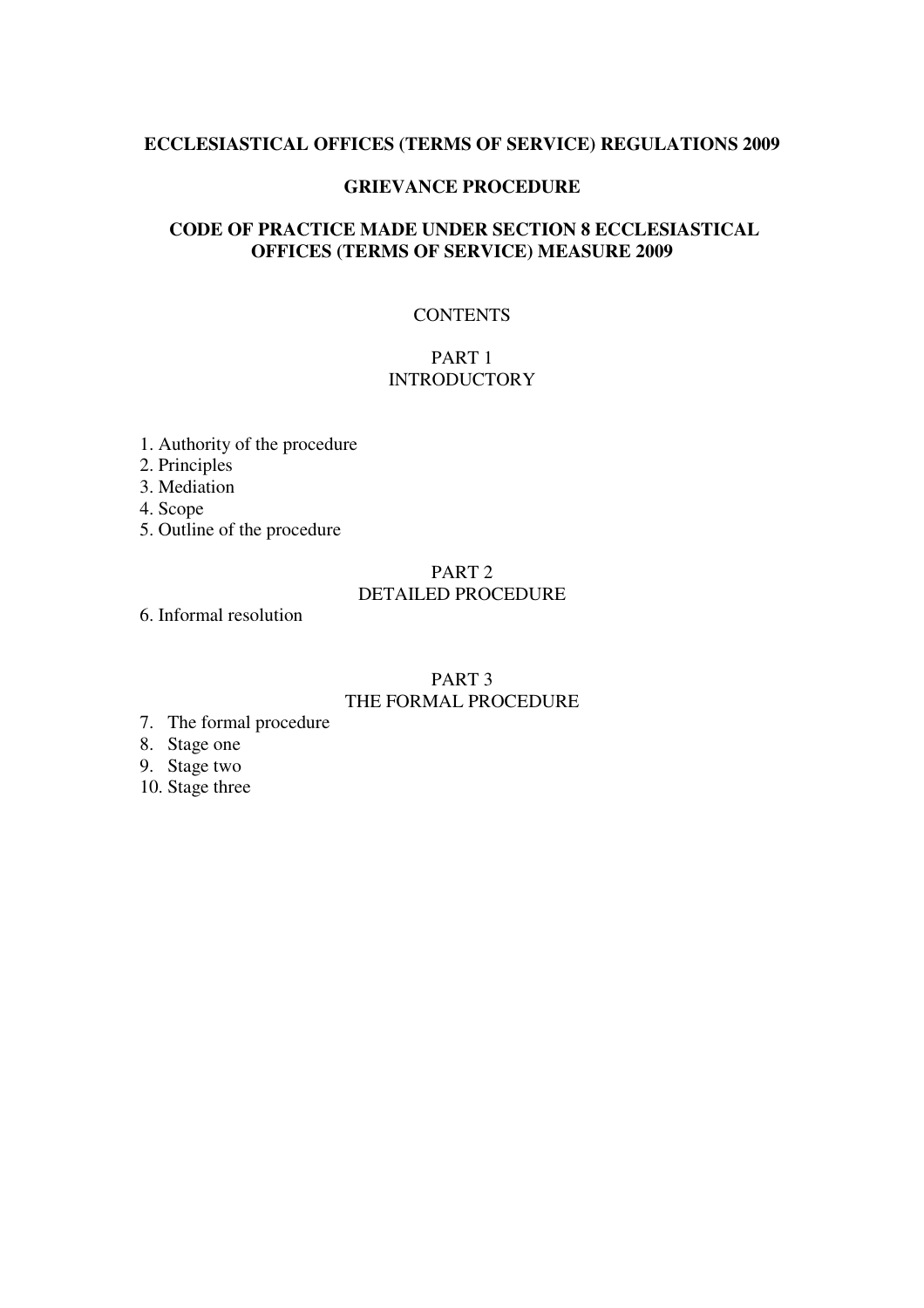# **PART 1 - INTRODUCTORY**

Those who feel they have been disadvantaged should have the opportunity to have their concerns addressed. Ideally, these should be aired and resolved quickly to the satisfaction of all concerned without recourse to formal proceedings. On occasions where this is not possible, a procedure is needed to give office holders the right to seek redress and to know that their complaints will be dealt with promptly, fairly and consistently. Reconciliation is a desired outcome, but never at the expense of failing to deal adequately with the issues raised.

# *1. Authority of the procedure*

- 1.1 This Code of Practice is issued by the Archbishops' Council under section 8 of the Ecclesiastical Offices (Terms of Service) Measure 2009 and Regulation 32(1) of the Ecclesiastical Offices (Terms of Service) Regulations 2009. Anyone dealing with a grievance raised by any person holding office on common tenure must have regard to this Code of Practice.
- 1.2 This Code of Practice is supported by advice on good practice issued from time to time by the Archbishops' Council and available at www.commontenure.org

# *2. Principles*

- 2.1 Office holders need to feel assured there is a way of raising their concerns that is confidential and fair. The aim of this procedure is:
	- to respond to grievances fairly and quickly
	- to ensure that the focus is on the issues rather than personalities
	- to take account of the legitimate interests of all concerned
	- to allow grievances to be pursued without fear of sanction.
- 2.2 The basic principles of the procedure are as follows:
	- every grievance should be treated seriously
	- no-one should be disadvantaged for raising a grievance
	- a grievance should be dealt with informally wherever possible
	- proceedings should be kept confidential
	- even during the informal stage, a written record should be made
	- office holders raising a grievance should be allowed to bring a lay or ordained colleague or trade union representative to any meeting
	- attempts should always be made to resolve grievances as swiftly as possible, although it is recognised that, where a number of people are involved, it can take time to gather all the necessary evidence
	- mediation should be considered at every stage.

# *3. Mediation*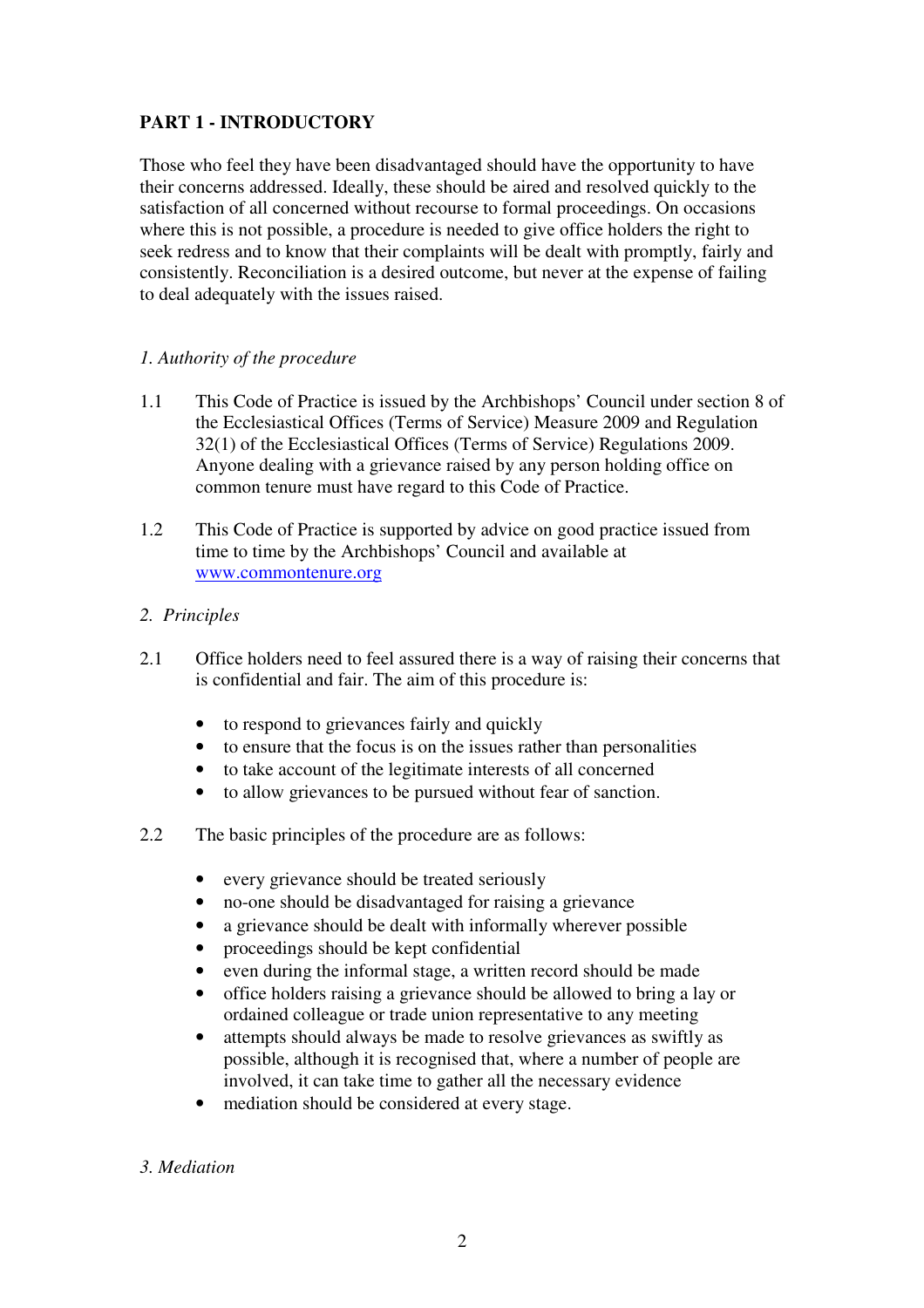It is central to the teaching of Jesus that those who are reconciled to God must be open to being reconciled to those who have offended them or those they have offended. Reconciliation involves clarification of what has happened, how it is perceived by the other person and acknowledgement of the depth of anger and hurt. Reconciliation, for both parties, involves the rebuilding of damaged relationships. Reconciliation should be the desired outcome. It is important to consider how mediation might be used to bring this about at every stage of the procedure (for example, at the outset or where the first formal stage has not resulted in a mutually acceptable outcome).

# *4. Scope*

- 4.1 This grievance procedure is available to all office holders under common tenure and is intended to provide a means of addressing grievances relating to the exercise of the office held, which may include issues relating to:
	- the interpretation and application of terms and conditions of service
	- housing
	- ministerial development reviews
	- continuing ministerial education
	- (in the case of training posts) provision of suitable training and experience or the result of an assessment at the end of the training.
- 4.2 In the case of bullying, the diocesan anti-bullying and harassment policy will set out the informal steps which office holders may take before making a formal complaint under this procedure.

#### *5. Outline of the procedure*

 The key stages of the procedure follow. It is important to read this overview in conjunction with the detailed explanation of the procedure that follows in sections 6 -10 and which includes information about rights of representation and timescales:

#### a) Informal

It is usually desirable to attempt to resolve the grievance informally by raising it directly with the person or body responsible for the matter that has given rise to concern at the earliest possible juncture (although sometimes this is not appropriate, for example, in cases of bullying). The informal stage requires making an attempt to address the concerns seriously and promptly, as grievances that are properly resolved at this stage result in the least damage to feelings and working relationships. However, the person raising the grievance has the right to proceed straight to the formal stage if they wish, but may find it helpful to discuss the implications of doing this with the human resources adviser or (if they have one) their trade union representative first.

#### b) Formal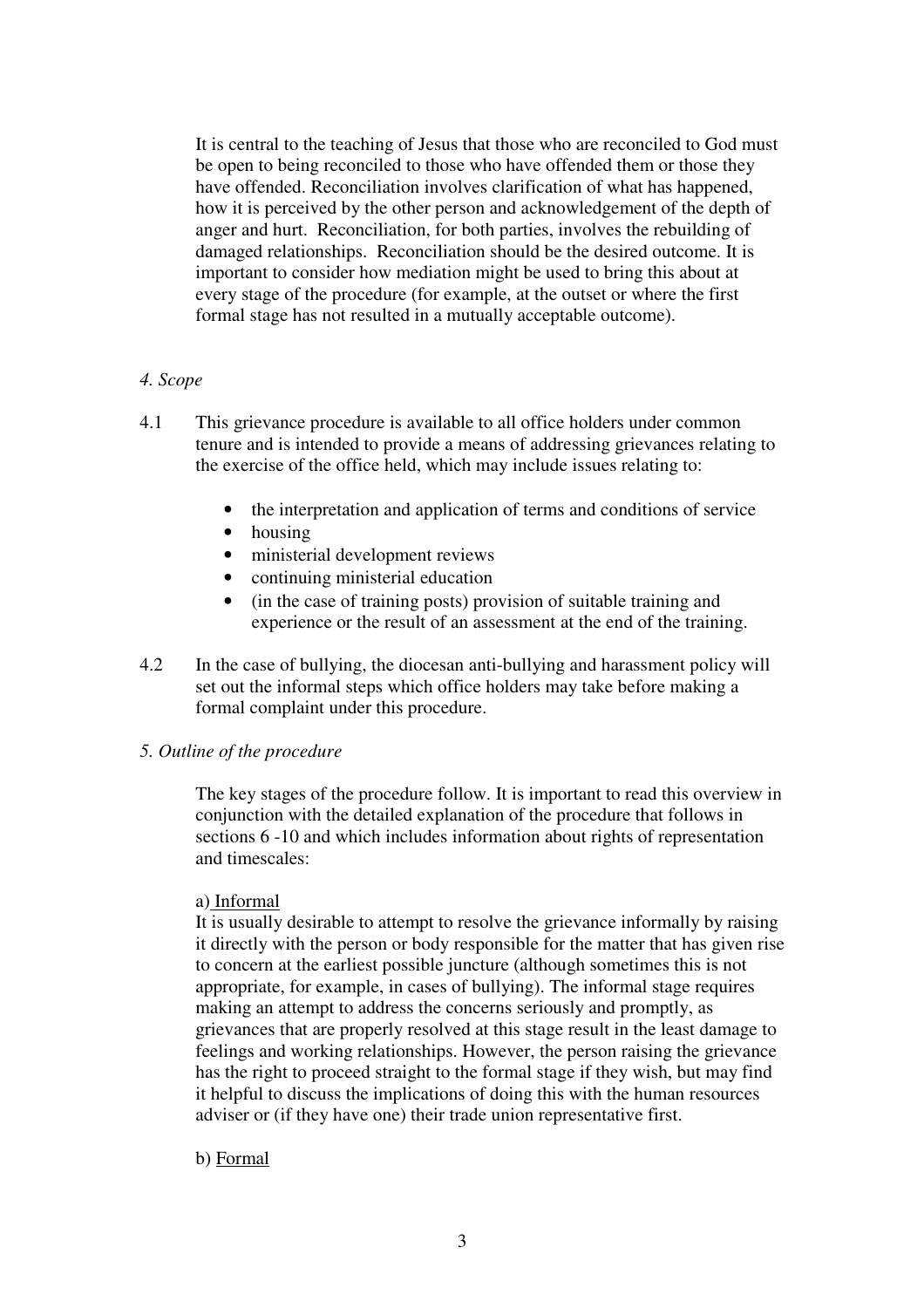If the grievance has not been resolved informally or within a reasonable time period, the office holder may choose to proceed to the formal stage.

#### *Stage one*

(i) The office holder will need to set out their grievance in writing, describing what attempts have been made to resolve the matter informally and what the desired remedy is.

#### *Stage two*

(ii) The person handling the grievance (usually the archdeacon) will need to investigate the matter. This will include obtaining a statement from any person against whom the grievance has been raised ('the respondent'). The archdeacon will invite the office holder to attend a meeting to discuss the grievance. The respondent may be invited to attend and express a view. The archdeacon will write to the office holder with a decision about steps that have or will be taken to resolve the matter.

#### *Stage three*

(iii) If the office holder remains dissatisfied or the matter remains unresolved, he or she may move to the appeal stage by informing the archdeacon in writing and giving reasons. The office holder will be invited to a meeting with a senior member of the clergy or a group to discuss his or her grievance. The respondent will also be invited to attend. The decision of the appeal body will be given in writing. There is no further right of appeal.

# **PART 2 - DETAILED PROCEDURE**

#### *6. Informal resolution*

- 6.1 Attempts should always be made to resolve a grievance informally. An office holder should in the first instance discuss his or her grievance with the person responsible for the matters which have given rise to concerns, for example the relevant diocesan officer or the incumbent or team rector. If this is not appropriate or is unsuccessful, the office holder should raise the matter with the rural or area dean, with the person responsible for his or her ministerial development review or with some other suitable person, in order to explore whether and how the matter might be resolved informally.
- 6.2 Once a grievance has been raised, it is vital to try to address the office holder's concerns as promptly as possible. A swift response demonstrates that the grievance is taken seriously, and can sometimes nip a difficult situation in the bud.
- 6.3 At the conclusion of the informal stage, it will normally be appropriate to agree any remedial arrangements and a period of time for them to take effect before the office holder will be able to pursue the action formally (for example 28 days, with a provision for this to be extended by mutual agreement). However, this will not prevent the office holder from moving to the formal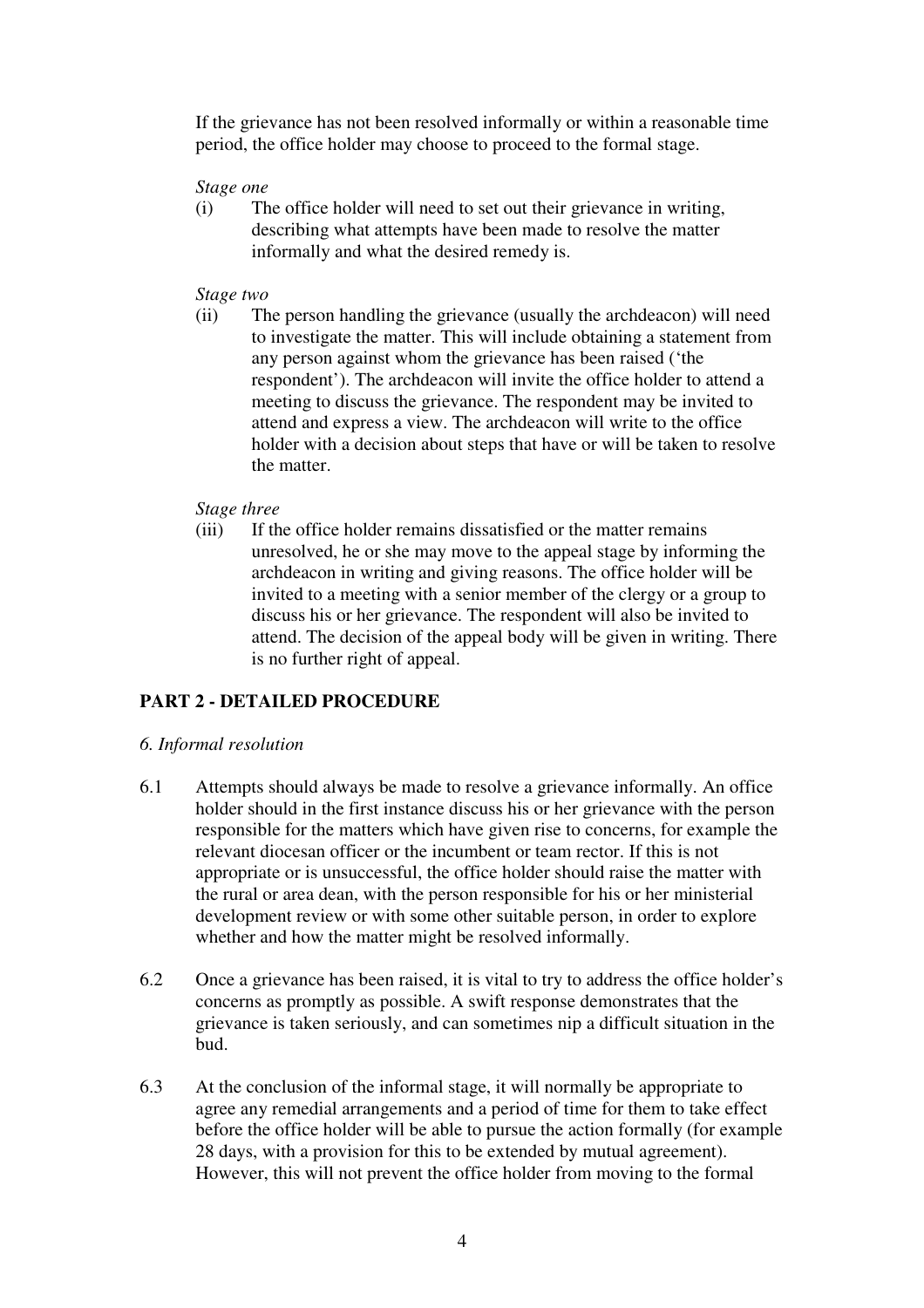stage earlier than this, if, exceptionally, it becomes evident that the other party is failing to observe their part of the remedial arrangements.

# **PART 3 - THE FORMAL PROCEDURE**

## *7. The formal procedure*

 If an informal approach proves incapable of resolving the grievance, or it has not been resolved within the agreed deadline, then the formal grievance procedure, set out below, may be invoked by the office holder. The human resources adviser should, where practicable, be involved at every formal stage of the procedure**.**

#### *8. Stage one*

 The office holder should set out the grievance in writing, including (a) what remedies he or she might find acceptable as routes to a resolution and (b) details of any informal steps that have been taken to try and resolve the matter. He or she should send the statement to the archdeacon unless the archdeacon is directly concerned. In this case, the matter should be referred to the diocesan bishop<sup>1</sup>, who has ultimate responsibility for ensuring that the grievance is heard.

# *9. Stage two*

- 9.1 In certain cases, the archdeacon or diocesan bishop may feel that the matter would be more appropriately handled by some other person (for example the person who chairs the Diocesan Parsonages Board or a suffragan or area bishop) and may, after consulting the office holder, refer the matter accordingly. In the following sections of this document, references to 'the archdeacon' include any other person dealing with the matter.
- 9.2 The archdeacon should make appropriate enquiries into the matters raised in the statement of grievance and invite the office holder to attend a meeting to discuss the grievance. The meeting should be held without unreasonable delay whilst allowing the office holder reasonable time to prepare his or her case. An office holder should be given the right, upon making a reasonable request, to be accompanied at the meeting by a lay or ordained colleague or trade union representative.
- 9.3 If the grievance is directed at a respondent, that person or body should be invited to express a view, and that view must be taken into account at the meeting. It will be necessary to take a judgement on whether it is appropriate to see the parties separately. Whilst it will almost always be necessary to bring the parties together at some point, to do so prematurely when the issue centres on behaviour and relationships may risk inflaming rather than resolving the

 $\overline{a}$  $<sup>1</sup>$  An area or suffragan bishop may exercise the functions of the diocesan bishop under this procedure</sup> where he has been given authority by the diocesan bishop so to do.